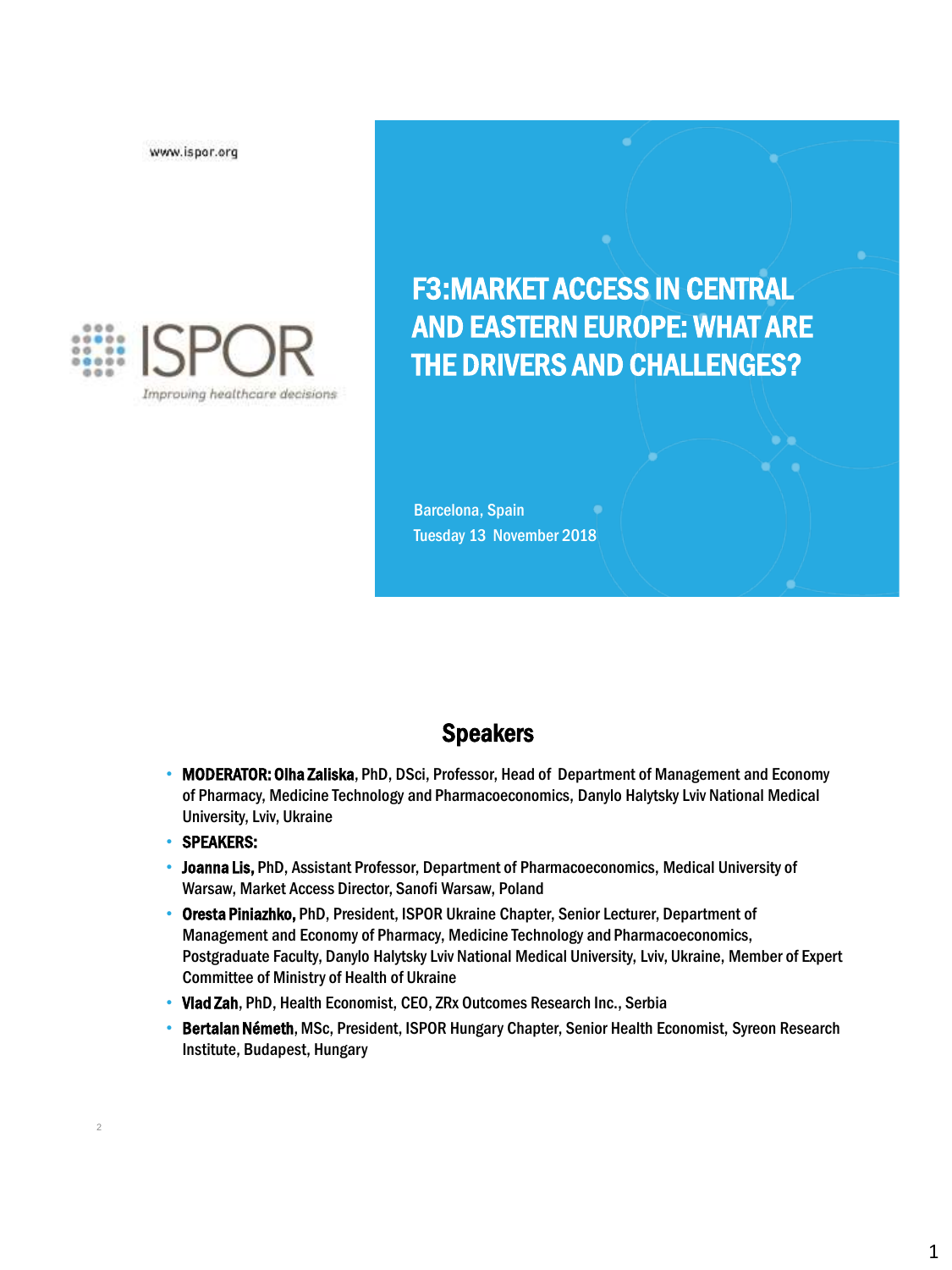#### HTA in Serbia: Drivers and Challenges Burden of Disease

- 36.4% of the adults -daily smokers
- Alcohol abuse 13.3% of the population (22.1% of men and 4.6% of women)
- >Half of population pre obese & obese
- 47.5% of the population had hypertension or potential hypertension
- Only 8.8% of the population deal with recreation at least three times a week

Source: National Health Survey, 2013 - Institute of Public Health of Serbia



#### HTA in Serbia: Drivers and Challenges – National health account data by ICD 10

Source: National Health Account - Institute of Public Health of Serbia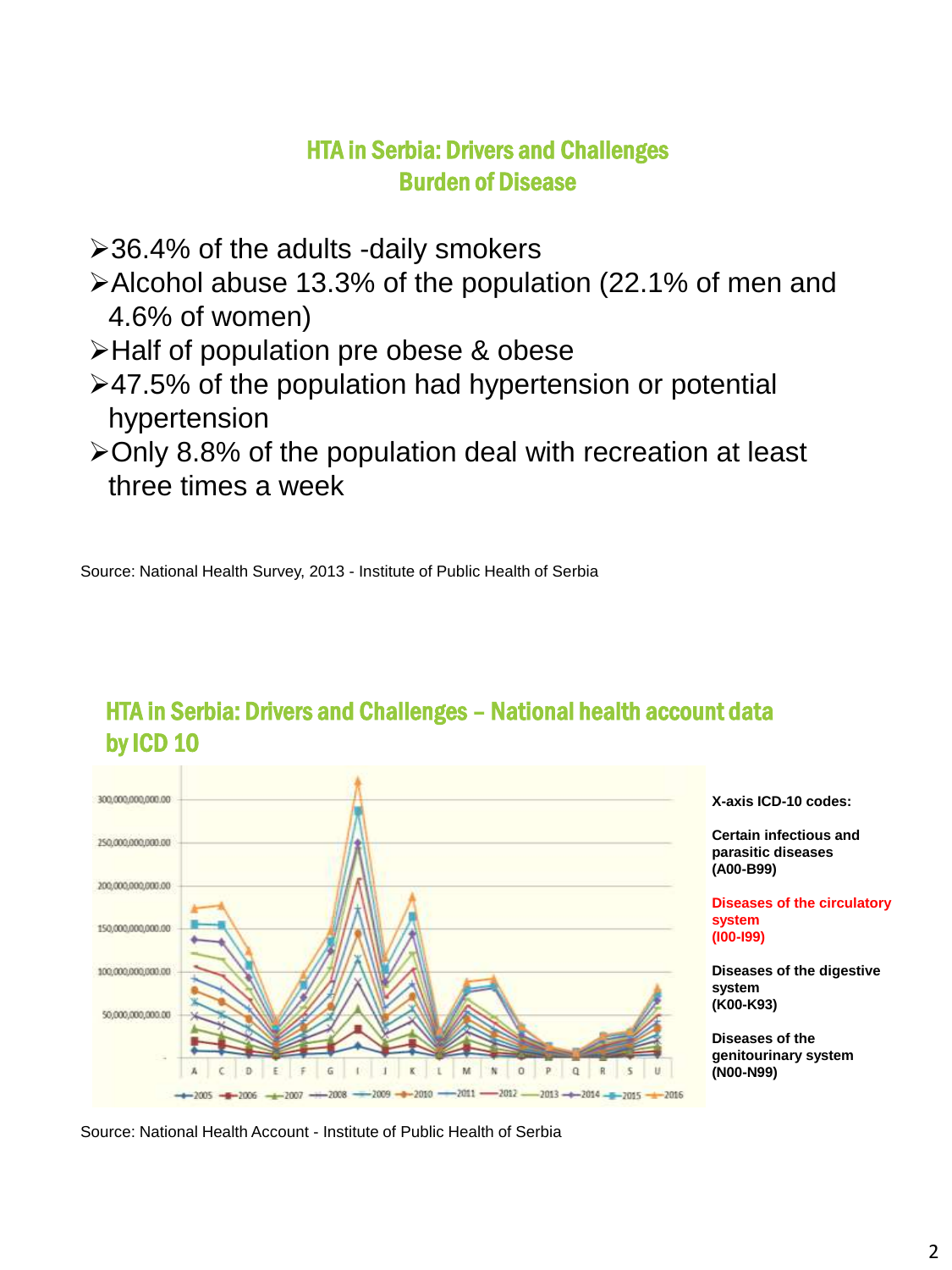#### Market Access in Serbia: Drivers and Challenges

# The criteria for placing the drug on the Drug List

- General criteria:
	- pharmacotherapeutic justification
	- pharmacoeconomic justification
	- funding provided by the Financial Plan of the Republic Fund
- Specific criteria:
	- managed entry agreements
	- priority order

Source: Rulebook on Criteria for Listing of Reimbursement Medicines



# HTA in Serbia: Medicine Reimbursement Flow